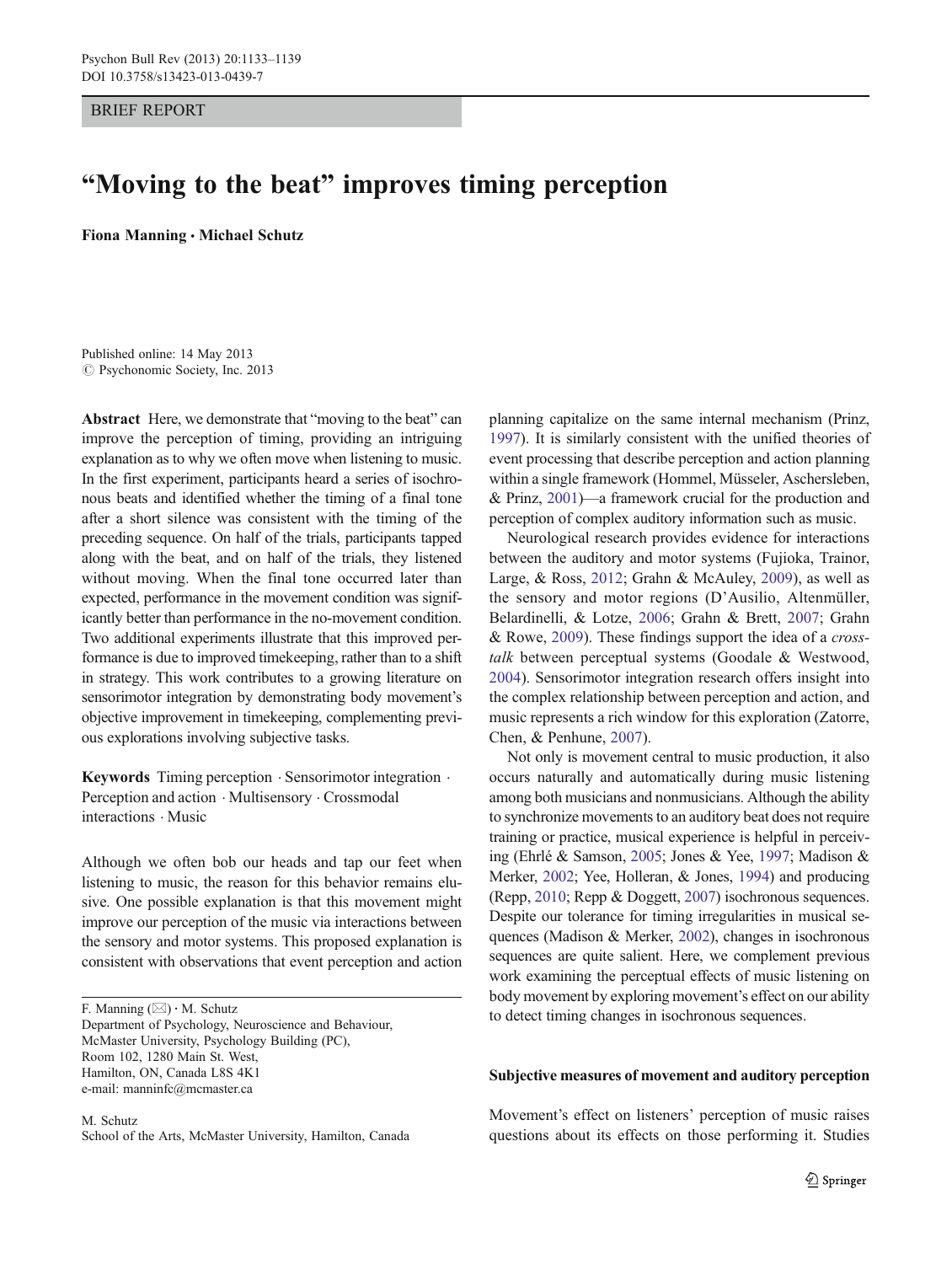<span id="page-1-0"></span>investigating whether movement alters one's own perception have typically used subjective tasks. For example, body movement can affect the perception of metric structure—a subjective "grouping" of beats. Participants moving on every second or third beat while listening to an ambiguous auditory rhythm later report that the motion-consistent meter sounds more familiar (Phillips-Silver & Trainor, [2007,](#page-6-0) [2008](#page-6-0)). Extensive musical exposure is not a requirement, since infants bounced in this manner exhibit similar effects (Phillips-Silver & Trainor, [2005](#page-6-0)). Vestibular stimulation is crucial, since artificial vestibular input independent of physical head movement is sufficient to trigger the phenomenon (Trainor, Gao, Lei, Lehtovaara, & Harris, [2009\)](#page-6-0).

Moving to an auditory sequence also facilitates subjective pulse extraction (i.e., identifying "the beat"), particularly for tempi within comfortable movement frequencies. Movement while listening also influences the amount of synchrony between this extracted pulse and the auditory sequence (Su & Pöppel, [2011](#page-6-0)). Although this indicates that movement can facilitate pulse extraction, its effect on perceived timing remains an open question. This relationship can (and frequently has) been explored through tapping—a paradigm useful for studying synchronization, as well as timing acuity (see Repp, [2005](#page-6-0), for an extensive review).

In contrast to tapping itself, tapping's effect on perception is less well researched. Nonetheless, Repp ([2002](#page-6-0)) explored the role of musical context in sensorimotor synchronization and in timing perception. After hearing a piano solo with either consistent timing or small perturbations, trained musicians listened to a separate rhythmic sequence in one of three conditions: perception only, where they identified perturbations; synchronization only, where they tapped along to the sequence; and *perception and synchronization*, where they both tapped along and identified perturbations. Detection of perturbations in the perception-only and the perception-andsynchronization conditions was significantly impaired by timing perturbations, yet performance in the synchronization-only condition was not affected. Here, perception was more sensitive to preceding context than was movement (tapping). Since it was beyond the study's scope, Repp [\(2002](#page-6-0)) did not explicitly address whether synchronization influenced the ability to detect deviations within the rhythm.

### Present study

extraction (Su & Pöppel, [2011\)](#page-6-0), here we use an *objective* task focused on timing. In order to obtain results that generalize broadly, we did not select participants based on musical training (as done in related research; Krause, Pollok, & Schnitzler, [2010;](#page-6-0) Repp, [2002](#page-6-0); Repp & Knoblich, [2007,](#page-6-0) [2009\)](#page-6-0).

We hypothesized that participants would more accurately discriminate timing deviations when moving (i.e., tapping) along with a sequence than when listening alone. This is based on the assumption that tapping initiates an additional timing mechanism activated by motor networks. A consistency between motor and auditory timing loops may create a stronger reference signal with which to compare the target sounds. This finding would provide insight useful for musicians by demonstrating that body movement can improve their perception of timing. In addition, it may shed light on one of the reasons listeners often move automatically to the beat: that it aids in our ability to "understand" music's temporal structure, thereby contributing to our knowledge of links between perception and action.

## Experiment 1

# Method

Materials and apparatus We conducted the experiment using customized software developed by the MAPLE Lab playing MIDI "woodblock" sounds (gmBank  $= 115$ ) through Sennheiser HDA200 headphones. An Alesis Trigger i/O– Trigger-to-MIDI USB Interface converted signals from an electronic drum pad (Roland PDX-8) into MIDI messages sent to an iMac computer.<sup>1</sup> Each trial consisted of 16 tones divided into groups of 4 (i.e., four measures with four beats each), followed by a probe tone (see Fig. [1](#page-2-0)). The first tone of each group used a higher relative pitch (C5; 523 Hz) than did the others (G4; 392 Hz) to induce a sense of meter (grouping the tones may help participants follow the sequence and guide attention toward the probe tone, which falls on a downbeat). In the last group, the second, third, and fourth "tones" were silent. $^{2}$  On half of the trials, the probe tone was consistent with the pattern, and on the other half, it was inconsistent. We used two different interonset intervals (IOIs): 400 ms (150 beats per minute [bpm]) and 600 ms (100 bpm), both falling within an ideal range for perception and production (Drake & Botte, [1993\)](#page-5-0).

Design and procedure Participants completed 64 trials grouped into eight blocks. We asked participants to tap along

<sup>&</sup>lt;sup>1</sup> The temporal variability of this system ranges from 3.4 to 8.3 ms  $(M = 5.4 \text{ ms}, SD = 1.5 \text{ ms})$  between events, which falls below the threshold of detection (Drake & Botte, [1993](#page-5-0); Hibi, [1983\)](#page-6-0).<br><sup>2</sup> Please visit [www.maplelab.net/rhythm](http://www.maplelab.net/rhythm) to play a sample trial.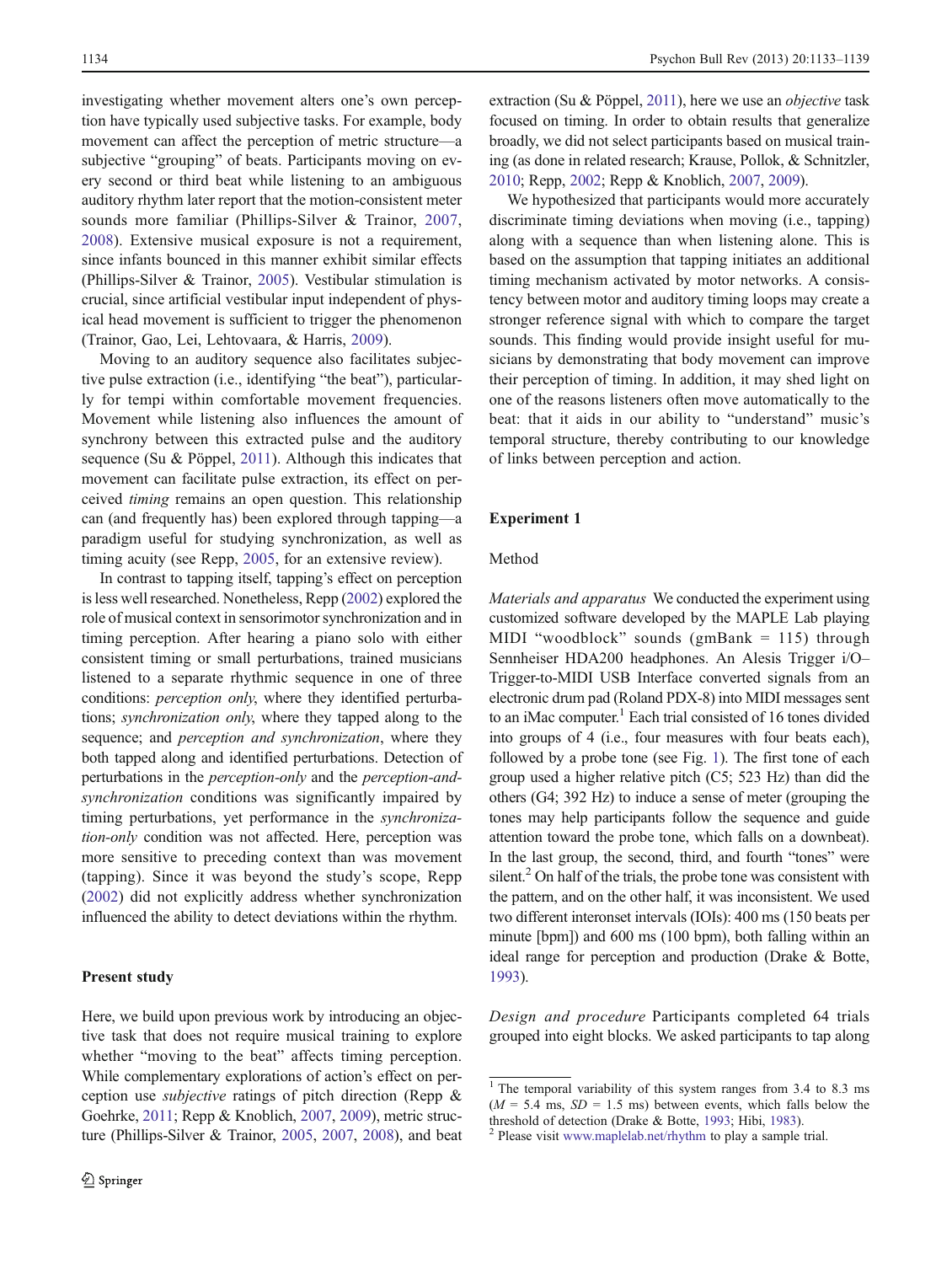<span id="page-2-0"></span>

Fig. 1 Trial structure with initialization, synchronization, and timekeeping segments labeled. Filled circles represent the accented tones, squares unaccented tones, lines silent beats, and empty circles possible probe tone

locations. The gray boxes beneath the segment labels summarize the movement trial tapping instructions for each experiment, with filled boxes indicating tapping and empty boxes indicating beats without motion

to half of the blocks (movement condition) and to remain still during the other blocks (no-movement condition). Four of the 8 trials within each block included an "on-time" (i.e., at an offset of 0 ms) probe tone, with the others at one of four offsets: either 30 % or 15 % of the IOI (both early and late). Participants experienced each of the four IOI (400 ms, 600 ms)  $\times$  movement condition (movement, no movement) combinations twice after completing 5 warm-up trials. We randomized both the order of the experimental blocks and the order of the trials within each block for each participant.

During movement blocks, participants tapped on each beat of the stimulus (all three segments, including the probe tone) on a drum pad using an Innovative Percussion (IP-1) drumstick. We asked participants to remain as still as possible during the no-movement blocks (i.e., no foot-tapping, headbobbing, etc.). Using a two-alternative forced choice task, participants judged whether the final probe tone on each trial sounded "on-time" (i.e., consistent with the repeated sequence) and indicated their confidence on a scale from 1 (not at all confident) through 5 (very confident). To help retain attention, participants received feedback on the correctness of these judgments.

Participants Forty-eight undergraduates from the McMaster University Psychology participant pool participated in exchange for course credit. We excluded 8 participants who failed to follow instructions (and therefore did not accomplish the task). This group included those who tapped during more than 25 % of the no-movement trials  $(n = 2)$ , failed to tap during more than 25 % of the movement trials ( $n = 2$ ), or failed to tap on at least 50 % of the beats within the timekeeping segment ( $n = 4$ ). The remaining 40 participants (28 females, 12 males) ranged in age from 17 to 35 years ( $M = 18.4$ ,  $SD = 2.8$ ) and reported normal hearing and normal or corrected-to-normal vision. Participants had 0–12 years of music lessons ( $M = 4.4$ ,  $SD = 3.5$ ) and tapped with their dominant hand. The experiment met ethics standards according to the McMaster University Research Ethics Board.

# Results and discussion

We assessed the percentage of "on-time" responses in all conditions using a 2 (IOI)  $\times$  5 (offset)  $\times$  2 (movement condition) repeated measures ANOVA. The most important finding was the main effect of movement,  $F(1, 39) = 33.80, p < .0001$ , reflecting a difference in task performance between the movement and no-movement conditions (shown in Fig. [2a\)](#page-3-0). We also observed a main effect of offset,  $F(4, 156) = 43.35$ ,  $p \leq 0.0001$ , reflecting a distinction in performance based on the probe tone offset. Additionally, we observed a two-way interaction between movement condition and offset,  $F(4, 156)$  = 12.65,  $p < .0001$ , indicating that the effect of movement was not uniform across all of the five probe tone offsets. We found a large difference in task performance (proportion of correct identification of the probe tone position derived from the "ontime" judgments) between the movement ( $M = .75$ ,  $SD = .21$ ) and no-movement ( $M = .43$ ,  $SD = .24$ ) condition for the late offsets (15 % and 30 %) combined,  $t(78) = 7.43$ ,  $p < .0001$ ,  $d = 1.46$ , indicating better performance when tapping (see Fig. [2a\)](#page-3-0). In the movement conditions, late probe tones were easier to detect than early ones,  $t(317) = 4.09$ ,  $p < .0001$ . This is consistent with similar research demonstrating that late deviations are slightly easier to detect than early deviations (Large & Jones, [1999;](#page-6-0) McAuley, [1995\)](#page-6-0), as well as previously noted asymmetries in timekeeping with a changing tempo (Loehr, Large, & Palmer, [2011](#page-6-0)). We observed a two-way interaction between IOI and offset,  $F(4, 156) = 9.05$ ,  $p < .0001$ , indicating that performance differed across the probe tone offsets differently between the two IOIs. However, there was no main effect of IOI or two-way interaction between IOI and movement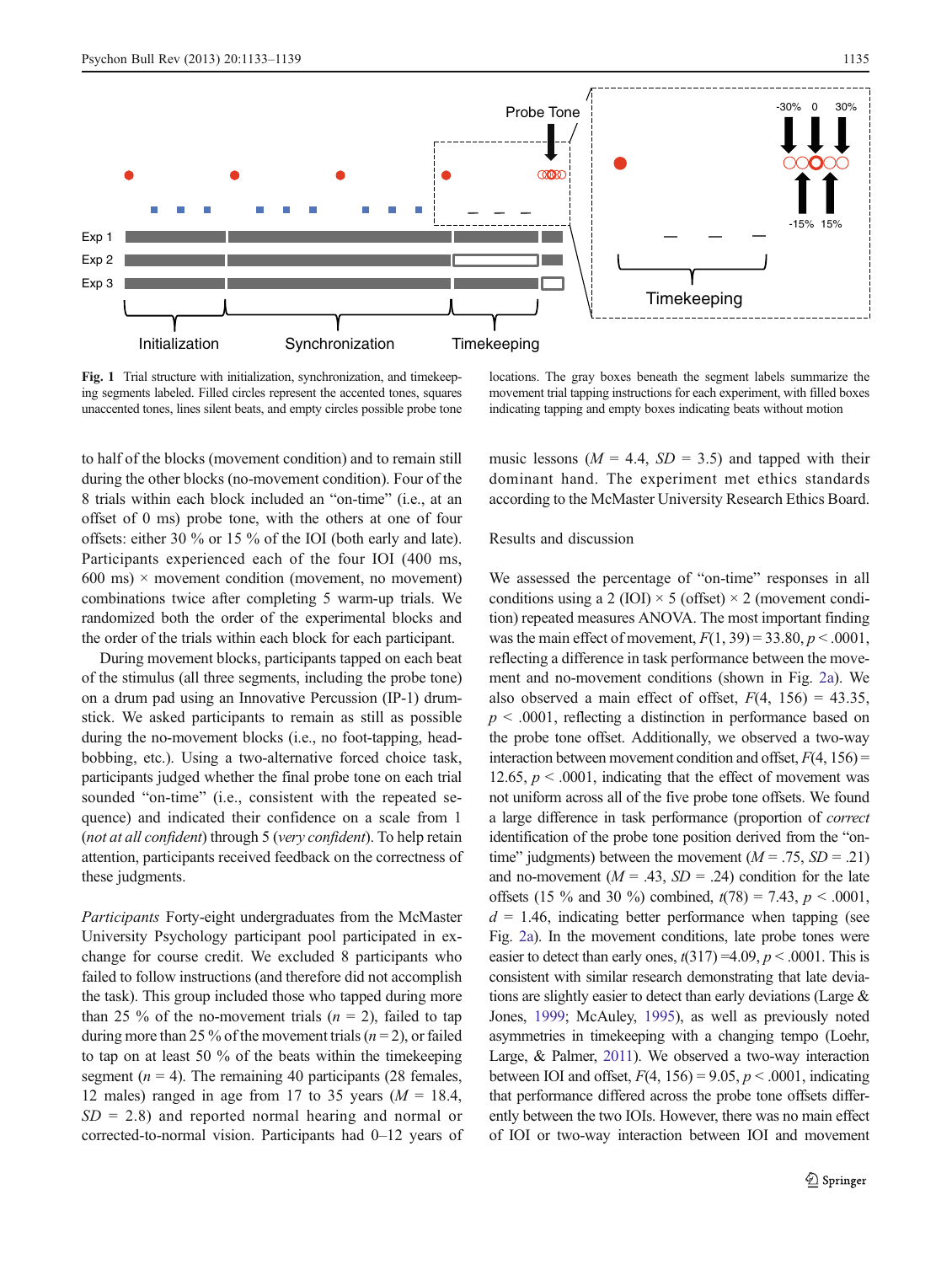<span id="page-3-0"></span>

Fig. 2 Proportion of "on-time" responses for five offset conditions. Participants perform significantly better on the movement trials for the "late" (15  $\%$  and 30  $\%$  offset) conditions when moving during the

condition, so we collapsed across IOI in Fig. 2 for the sake of clarity.

We recorded the timing of each tap and analyzed tapping variability and its relationship with task performance. We calculated the standard deviation of the timing of taps within each movement trial during the synchronization and timekeeping segments to obtain a measure of tapping variability and compared the log of this variability with performance during these movement trials (squared to normalize the distribution). We found a negative correlation between tapping variability and the proportion of correct responses,  $r = -0.355$ ,  $p = 0.025$ , indicating that "better" tappers performed better on the detection task overall, consistent with studies reporting this type of relationship between movement timing and timing perception (Pashler, [2001](#page-6-0); Repp, [1999\)](#page-6-0). Our design did not lend itself well to more sophisticated analyses of this relationship, since the large number of IOI  $\times$  offset  $\times$  movement conditions allowed for only two repetitions of each trial. In the future we will further explore this issue using variations on this design with greater numbers of trial repetitions (permitting analyses that treat performance as a continuous variable).

Additionally, we found a negative correlation between years of musical training and tapping variability,  $r = -0.366$ ,  $p = .020$ , indicating that participants with more musical training tapped more consistently. This parallels research demonstrating a relationship between synchronizing accuracy and musical training (Krause et al., [2010;](#page-6-0) Repp, [2010](#page-6-0)). Interestingly, there was no correlation between years of musical training and performance on the task,  $r = -.048$ ,  $p = .769$ , contrary to other work reporting associations between musical training and the detection of timing changes (Ehrlé & Samson, [2005](#page-6-0)) and sequence regularity (Madison & Merker, [2002\)](#page-6-0). However, future studies can investigate this relationship further by selecting musicians and nonmusicians for explicit comparison.

timekeeping segment (Experiments [1](#page-1-0) and [3](#page-4-0)). However, movement had no effect in Experiment 2, when there was no movement throughout the timekeeping segment. Error bars represent the 95 % confidence intervals

We assessed confidence ratings using a 2 (IOI)  $\times$  5 (offset)  $\times$ 2 (movement condition) repeated measures ANOVA. This revealed a main effect of movement,  $F(1, 39) = 63.54$ ,  $p \leq 0.0001$ , demonstrating greater confidence in the movement  $(M = 4.17, SD = 0.50)$  versus the no-movement  $(M = 3.90,$  $SD = 0.54$ ) condition. This increased confidence (which did not correspond to performance improvements at all offsets) may offer additional evidence as to why listeners often move to the beat while listening.

The difference between movement and no-movement trials in Experiment [1](#page-1-0) raises an important question: Is the effect attributable to (1) movement itself or (2) an alternative strategy afforded by movement (comparing the timing of the final tap with that of the probe tone)? To distinguish between these possibilities, we conducted two additional experiments.

# Experiment 2

Experiment 2 explored the importance of moving while timekeeping by eliminating movement during the three silent beats of the timekeeping segment (but retaining it for the final beat). If the effect of movement in the first experiment stemmed solely from calculating the difference in timing between the final tap and the probe tone (rather than from improvements in timekeeping during the silent segment), we would expect to once again see superior performance in the movement versus no-movement condition.

## Method

This experiment was identical to the first, except that here we asked participants to tap only on the sounded beats (i.e., the initialization and synchronization segments, as well as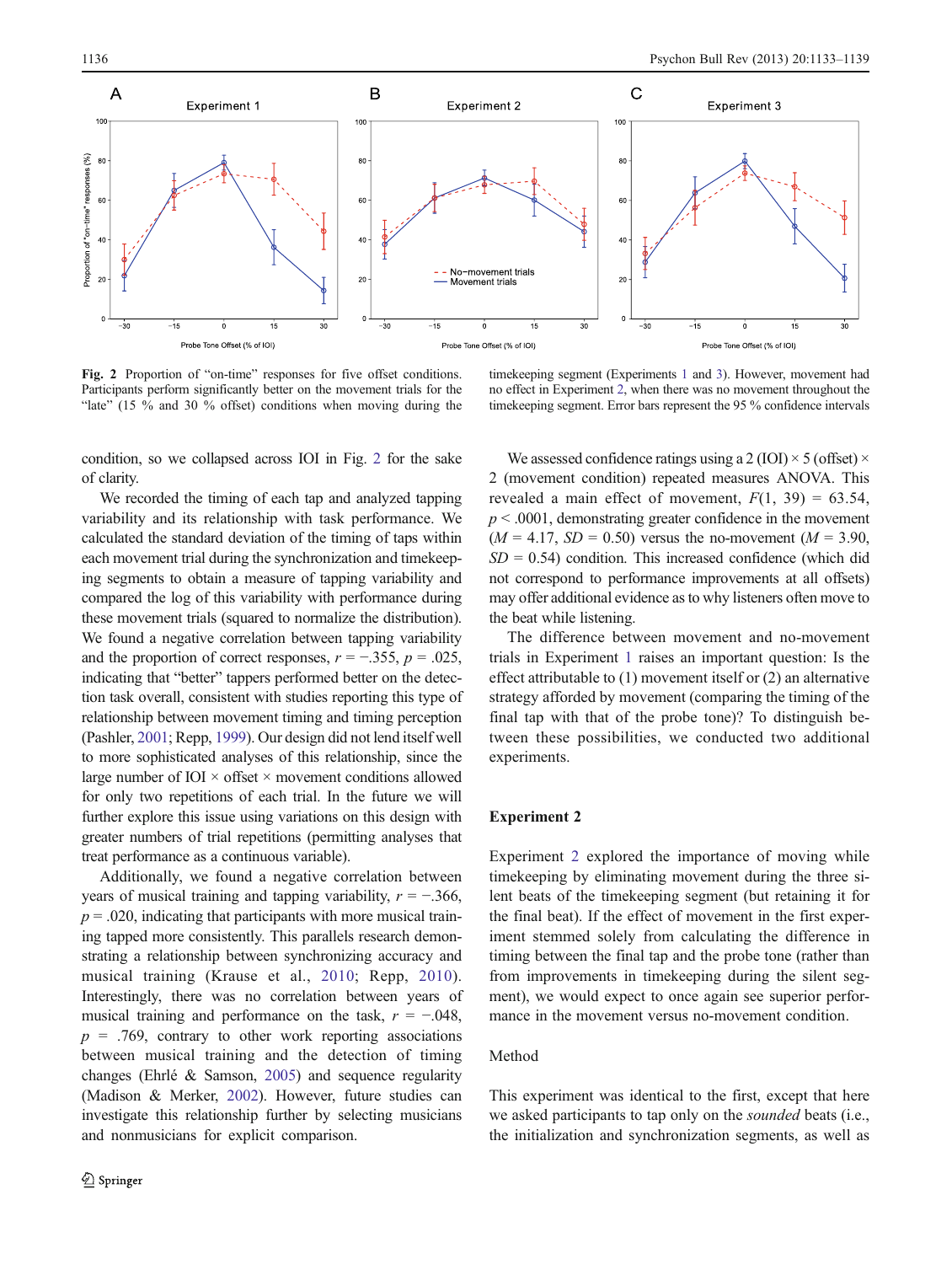<span id="page-4-0"></span>the probe tone), excluding the three silent "beats" in the timekeeping segment (see Fig. [1\)](#page-2-0). Participants included 49 undergraduate students, and we excluded 2 participants who tapped during more than 50 % of beats within the timekeeping segment. The remaining 47 (34 females, 13 males), ranged in age from 18 to 24 years ( $M = 18.8$ ,  $SD = 1.2$ ), reported normal hearing and normal or corrected-to-normal vision and tapped with their dominant hand. Musical training ranged from 0 to 17 years of lessons  $(M = 5.5, SD = 4.7)$ .

# Results and discussion

The most important finding was that in contrast to Experiment [1,](#page-1-0) we did not observe a main effect of movement,  $F(1, 46) = 1.22$ ,  $p = .275$ , indicating that tapping had no effect on performance when participants did not move during the timekeeping segment (see Fig. [2b](#page-3-0)). As in Experiment [1](#page-1-0), we found a main effect of offset,  $F(1, 46) =$ 16.32,  $p < .0001$ , and a two-way interaction between IOI and offset,  $F(4, 184) = 17.19$ ,  $p < .0001$ , reflecting a difference in performance based on IOI as a function of the probe tone offset. We did not find a main effect of movement on confidence ratings,  $F(1, 46) = .18$ ,  $p = .678$ , indicating that participants were no more confident in their responses when moving ( $M = 3.93$ ,  $SD = 0.58$ ) than when listening alone ( $M = 3.90$ ,  $SD = 0.58$ ). These results are inconsistent with the explanation that the effect of movement in Experiment [1](#page-1-0) originated only from participants comparing the timing of their final tap with the position of the probe tone. Instead, it suggests that the effect of movement is the result of improved timekeeping during the silent (timekeeping) segment; an idea we tested explicitly in the final experiment.

#### Experiment 3

## Method

We tested the role of movement while timekeeping in a different manner by asking participants to tap on all beats (including those throughout the timekeeping segment), with the exception of the probe tone. Here, it was not possible to compare the position of the probe tone with that of the final tap, and therefore any effect of movement can be attributed to movement during the timekeeping segment. Using the same criteria as in Experiment [1](#page-1-0), we excluded 8 participants. The remaining 40 (29 females, 10 males, 1 transgender) ranged in age from 17 to 24 years  $(M = 19.4, SD = 1.6)$  and reported normal hearing and normal or corrected-to-normal vision. Participants had 0– 15 years of musical training  $(M = 5.7, SD = 4.3)$  and tapped with their dominant hand.

#### Results and discussion

Similar to the first experiment, the most important finding was a main effect of movement on task performance,  $F(1, 39) =$ 11.03,  $p = .002$ , indicating a difference in performance during the movement and no-movement trials. Again, we observed a main effect of offset,  $F(4, 156) = 39.27, p < .0001$ , and a twoway interaction between movement and offset,  $F(4, 156) =$ [1](#page-1-0)0.92,  $p < .0001$ . As in Experiment 1, performance on the movement trials ( $M = .66$ ,  $SD = .22$ ) was significantly better than performance on the no-movement trials  $(M = .41, )$  $SD = .21$ ) when the probe tone occurred later than expected,  $t(78) = 5.20, p < .0001, d = 1.16$ , even without movement on the final beat. These findings complement Experiment [2](#page-3-0) by suggesting that the benefits of movement cannot be explained solely through a strategy of comparing the timing of the probe tone with the timing of participants' final tap. Nonetheless, the effect of movement was slightly less than in Experiment [1](#page-1-0) (see Fig. [2c](#page-3-0)), perhaps stemming from less movement during the final beats of these trials (previously, participants continued timekeeping through movement until the final beat, whereas here this was not required beyond the penultimate beat). Here, we also found a main effect of IOI,  $F(1, 39) = 9.44$ ,  $p = .004$ , not previously observed, as well as an interaction between IOI and offset,  $F(4, 156) = 10.04, p < .0001$ . We found a main effect of movement, overall, on confidence ratings,  $F(1, 39) = 8.35$ ,  $p = .006$ , indicating that participants were more confident in their responses when moving  $(M = 4.12, SD = .48)$  than when listening alone ( $M = 3.98$ ,  $SD = .48$ ). Overall, these findings further support the notion that moving to the beat both improves (and increases confidence in) timekeeping abilities.

## General discussion

The effect of movement in Experiments [1](#page-1-0) and 3 demonstrates that moving to the beat can objectively improve a listener's timing acuity, while Experiments [2](#page-3-0) and 3 illustrate the importance of movement for timekeeping. Together, these results complement previous work demonstrating that body movement can influence the perception of subjective properties of temporal information such as metric structure (Phillips-Silver & Trainor, [2005](#page-6-0), [2007,](#page-6-0) [2008\)](#page-6-0) and pulse (Su & Pöppel, [2011](#page-6-0)). We note that although vestibular information is known to play a role in sensorimotor meter perception (Trainor et al., [2009\)](#page-6-0), it does not appear to be a driving force in this timing paradigm. Additionally, we extend this literature by documenting that movement not only alters, but objectively improves timing perception, facilitating more accurate detection of timing deviations.

Consistent with previous work demonstrating better accuracy in detecting late versus early events/changes in timing (Large & Jones, [1999;](#page-6-0) McAuley, [1995\)](#page-6-0), we observed an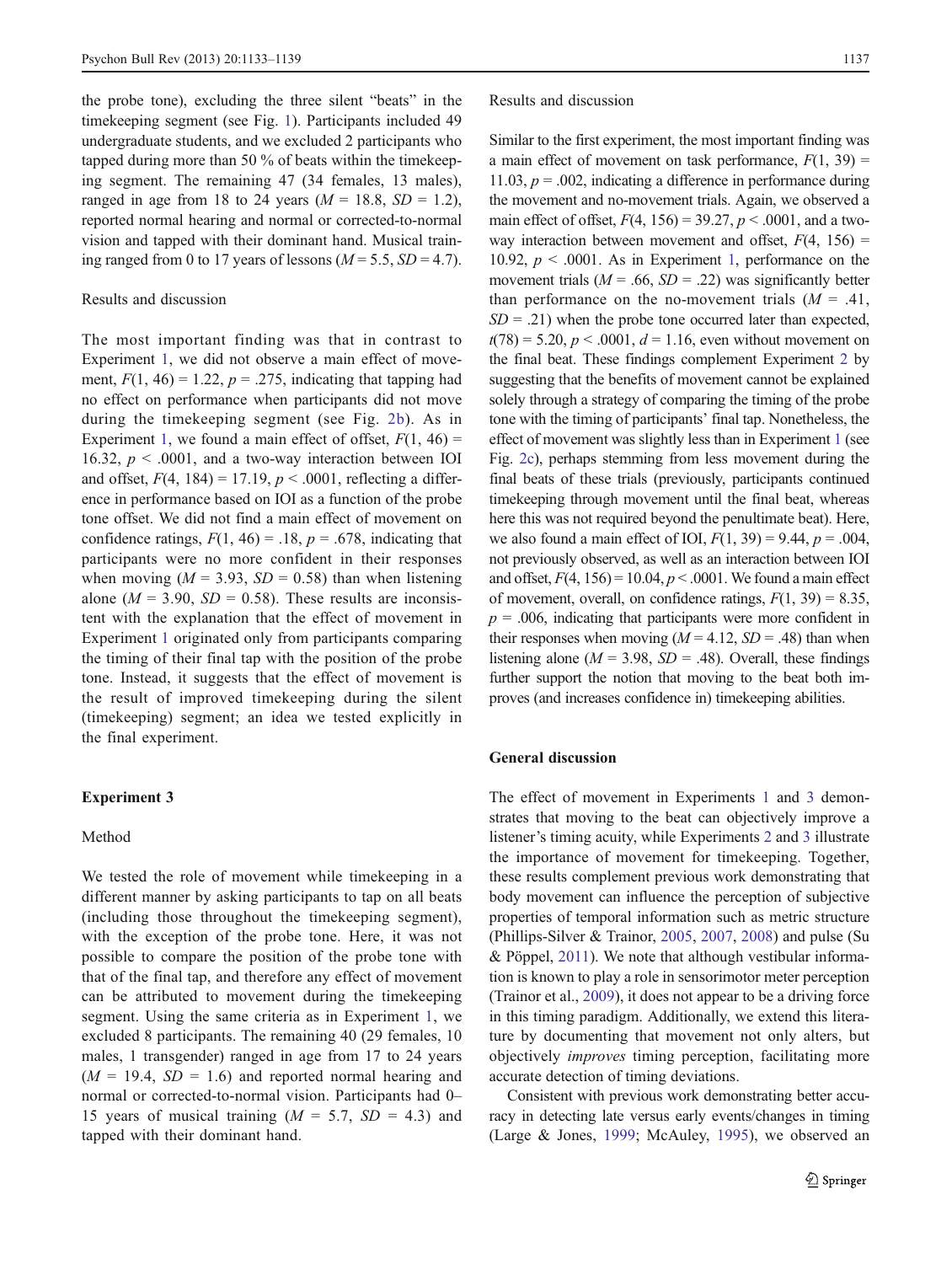<span id="page-5-0"></span>asymmetry in performance for late versus early probe tone offsets. We tested this formally using the data from Experiment [1](#page-1-0) (as this is the experiment with the greatest contrast between the movement and no-movement conditions). Detection of late offsets was better than that of early offsets in the movement trials,  $t(317 = 4.09, p < .0001$ ; however, it was worse in the no-movement trials,  $t(317) = 2.55$ ,  $p = .011$ . Curiously, our results for the movement trials in Experiment [1](#page-1-0) parallel results from earlier studies in tasks that do not involve movement. One explanation for this puzzling outcome is that here the deviations always occurred on the final tone after a silence, whereas many previous studies use deviations embedded within a sequence (Ehrlé & Samson, [2005](#page-6-0); Jones & Yee, [1997;](#page-6-0) Keele, Nicoletti, Ivry, & Pokorny, [1989](#page-6-0); Madison & Merker, [2002](#page-6-0)). Mid-sequence deviations change the width of two adjacent beats (shortening one and lengthening the other), whereas our manipulation of the final tone affects only one. Although further research is needed to explore whether this accounts for our different results, previous work illustrates that the context in which timing deviations occur can influence their salience (Repp, [2002\)](#page-6-0).

We observed that movement during silence was critical within our paradigm and suspect that it may help maintain timing when auditory information is absent. This interpretation may account for why the asymmetry in our movement condition mirrors previous findings (which did not explicitly involve participant movement); those paradigms did not contain a silent segment requiring timekeeping. We note two possible explanations for this superior performance for late versus early probe tones in the movement condition. First, a narrowing of focus around anticipated events (Large & Jones, [1999\)](#page-6-0) may increase attention as time progresses, because the to-be-expected event has not yet occurred (McAuley & Kidd, [1998\)](#page-6-0). Alternatively, the perceptual asymmetry may stem from our familiarity with phrases slowing near completion to convey expression (Repp, [1998\)](#page-6-0). Consequently, while musicians readily adapt synchronized movements to a changing tempo (Repp & Keller, [2004\)](#page-6-0), they are better at coordinating with decreasing, rather than increasing, tempi (Loehr et al., [2011](#page-6-0)).

This asymmetry differs slightly from expectancy profiles reported in relative timing tasks (i.e., comparing the durations of two intervals), where correct detection of timing changes at the end of a sequence follows an inverted-U-shaped pattern (i.e., more accurate detection of "on-time," as compared with early or late offsets) (Barnes & Jones, 2000; McAuley & Jones, [2003\)](#page-6-0). Our findings suggest a different pattern of responses when judging the timing of a single beat with respect to a context sequence (as opposed to an interval), where moving enhances detection of late offsets but listening alone enhances detection of early offsets at the end of a sequence. Conveniently, the asymmetry is useful in clarifying that the benefits of movement are not solely attributable to increased

attention/arousal in the movement versus no-movement condition. Because we randomized the order of trials within each block, there is no reason to believe attention systematically varied as a function of offset direction.

Together, our three experiments demonstrate that movement can objectively improve the perception of timing, a finding that contributes to the rapidly growing literature on perception–action links (Hommel et al., [2001](#page-6-0); Prinz, [1997](#page-6-0)) and sensorimotor integration (Zatorre et al., [2007](#page-6-0)). Although our participants' level of musical experience correlated with tapping variability, it did not correlate with the magnitude of the movement's effect. This suggests that movement's effect on perception is not dependent on training, consistent with previous work on cross-talk between the two systems (Goodale & Westwood, [2004](#page-6-0)). These data also suggest that isochronous movement may act as a mechanism for timekeeping, particularly during musical silences. Given the growing interest in rhythm and timing—fueled in part by the finding that nonhuman animals can also "move to the beat" (Patel, Iversen, Bregman, & Schulz, [2009](#page-6-0))—we believe that these findings on the perception of timing are relevant to a wide community.

As a result of these experiments, we conclude that movement can objectively improve our sensitivity to timing, suggesting that one reason we "move to the beat" while listening to music is to help us understand its structure. We suspect that more consistent movement enables a greater improvement in performance; a question we plan to address in future studies. Together, these data contribute to our knowledge of action influencing (and improving) our perception of timing in addition to informing our understanding of the perceptual abilities of music performers and listeners alike.

Acknowledgments We thank Bruno Repp, Justin London, Warren Williams, Jessica Grahn, Daniel Cameron, Laura Cirelli, and an anonymous reviewer for their helpful comments in the preparation of this article, as well as Simeon Fitch and Ben Guseman of Elder Research for their software development efforts. This work was supported by grants from the Natural Sciences and Engineering Research Council of Canada (NSERC RGPIN/386603-2010), Ontario Early Researcher Award (ER10-07-195), and Canadian Foundation for Innovation (CFI-LOF 30101) to Dr. Michael Schutz, PI.

#### References

- Barnes, R., & Jones, M. R. (2000). Expectancy, attention, and time. Cognitive Psychology, 41, 254–311.
- Drake, C., & Botte, M.-C. (1993). Tempo sensitivity in auditory sequences: Evidence for a multiple-look model. Perception & Psychophysics, 54, 277–286.
- D'Ausilio, A., Altenmüller, E., Belardinelli, M. O., & Lotze, M. (2006). Cross-modal plasticity of the motor cortex while listening to a rehearsed musical piece. The European Journal of Neuroscience, 24, 955–958.